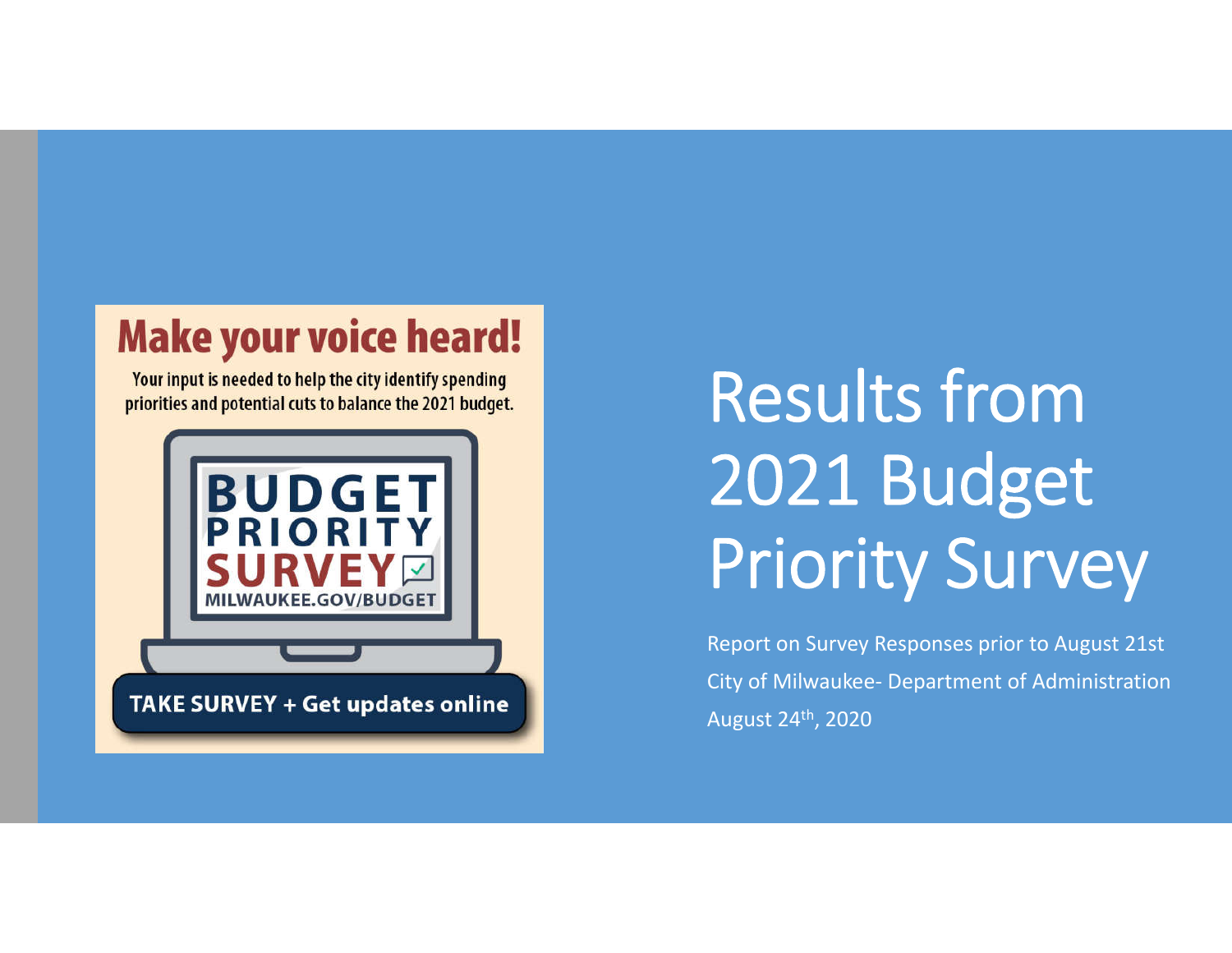## Budget Priority Survey: Engagement Numbers

The City of Milwaukee 2021 Budget Priority Survey was released to the public on August  $4^{\text{th}}$ , 2020 and was available to the public for 18 days during the initial survey period.

• Responses included in this report were received between August 4<sup>th</sup> and August 21st

#### City of Milwaukee 2021 Budget Priority Survey

- 6,890 survey views\*
- 2,601 surveys started\*
- 1,999 surveys completed\*
- \*Results obtained on or before August 21st

# BUDGET PRIORITY SURVEYØ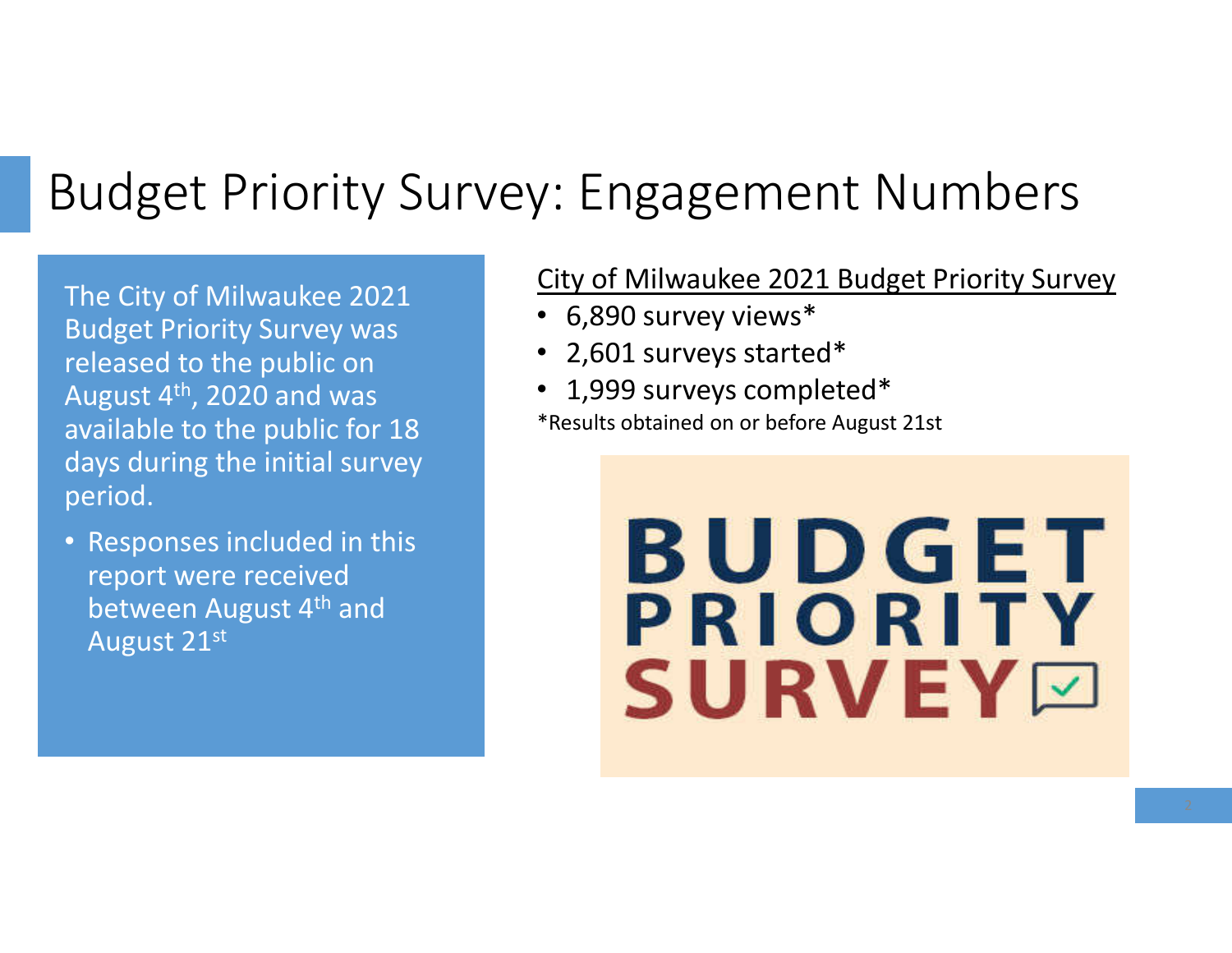## Budget Priority Survey: Methodology

- Public Engagement in Budgeting Work Group recommended Budget Priority Survey as a key strategy for obtaining resident input on the 2021 Budget
- Discussions from Work Group meetings led to an outline of topics to be addressed and other key considerations for the survey
- Following up on the work of the Public Engagement in Budgeting work Group, a team from the Budget & Management Division developed initial survey questions based on Work Group discussions and recommendations
- Questions were reviewed and refined during Roundtable Discussions with Community Group Leaders
- After final review by project stakeholders, the Budget Priority Survey was made available on August 4th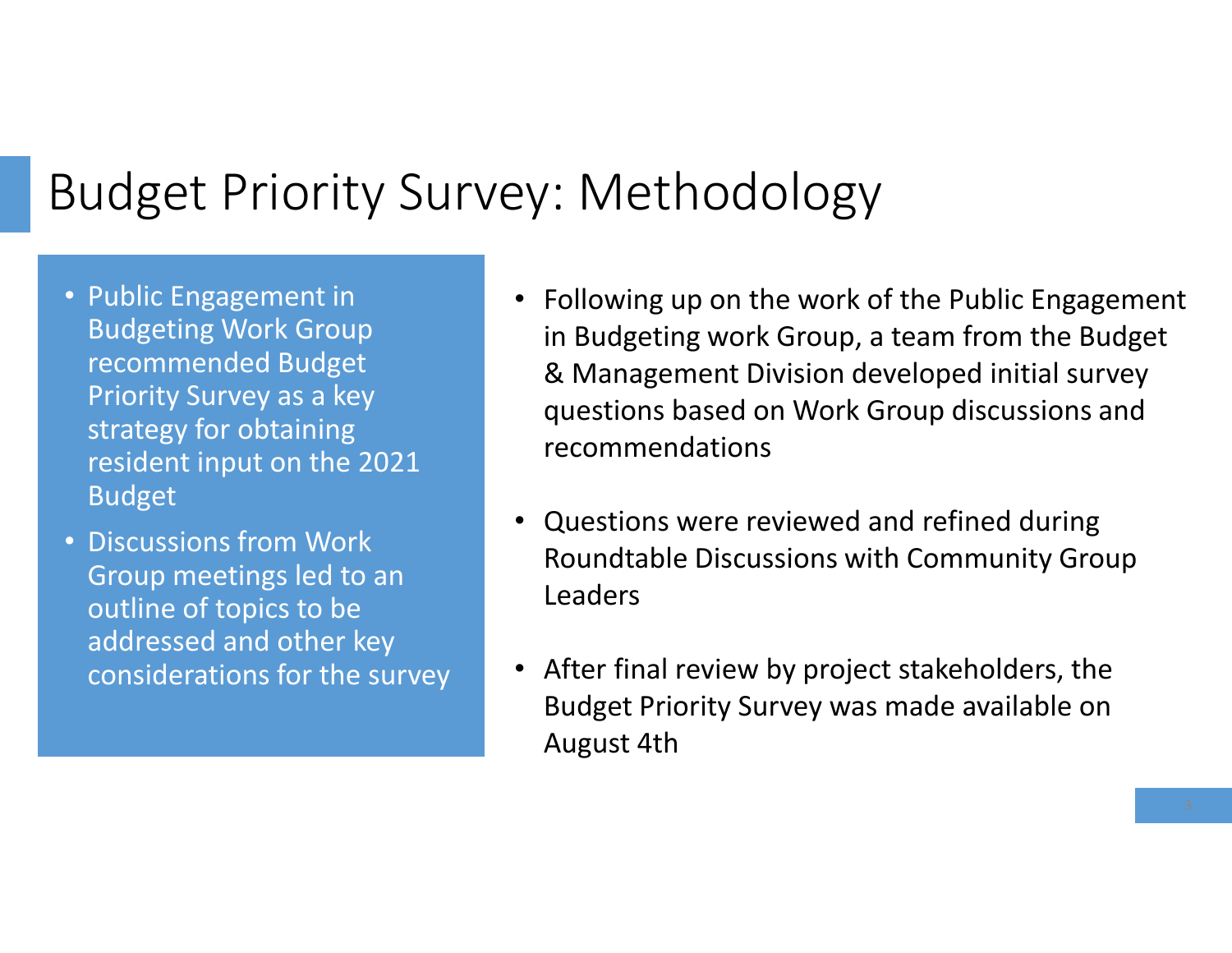## Budget Priority Survey: Outreach

- Inclusion has been a key requirement of the City's Public Engagement in Budgeting initiatives for the 2021 Budget
- Outreach for the Budget Priority Survey was focused on soliciting feedback from residents that have been underrepresented in public engagement activities
- Surveys also available in Spanish and Hmong
- Outreach strategy was community-focused
- Worked through community groups, neighborhood associations, Council members, City social media accounts to encourage residents to take the survey
- Through outreach efforts, including presentations for community groups, DOA was able to raise awareness about the City's budget process to hundreds who did not complete the survey
- Through this outreach, we've been able to build relationships with groups and individuals who have offered to assist and expand outreach for the 2022 Budget and beyond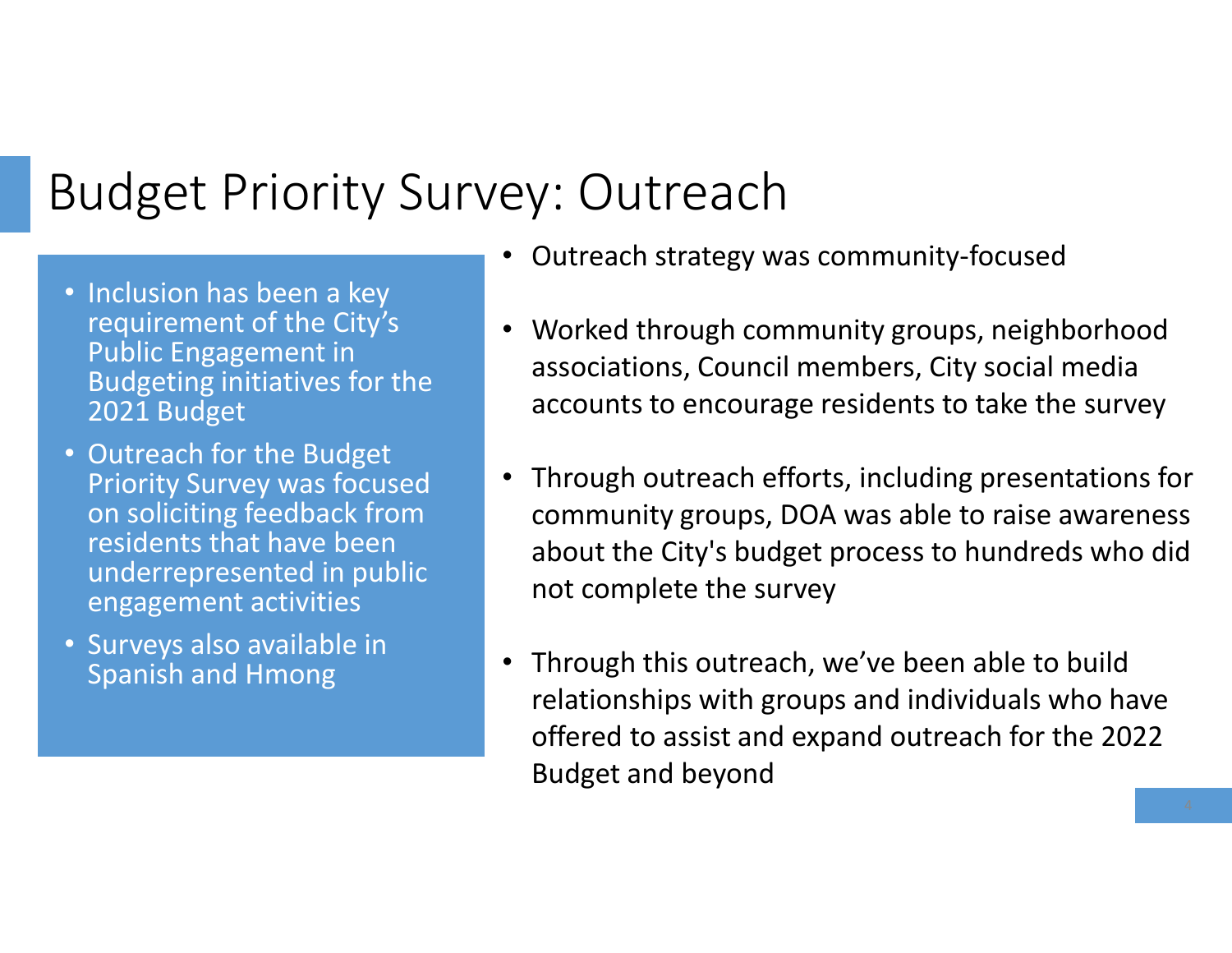### Demographic Question #1: Are you a City of Milwaukee resident?

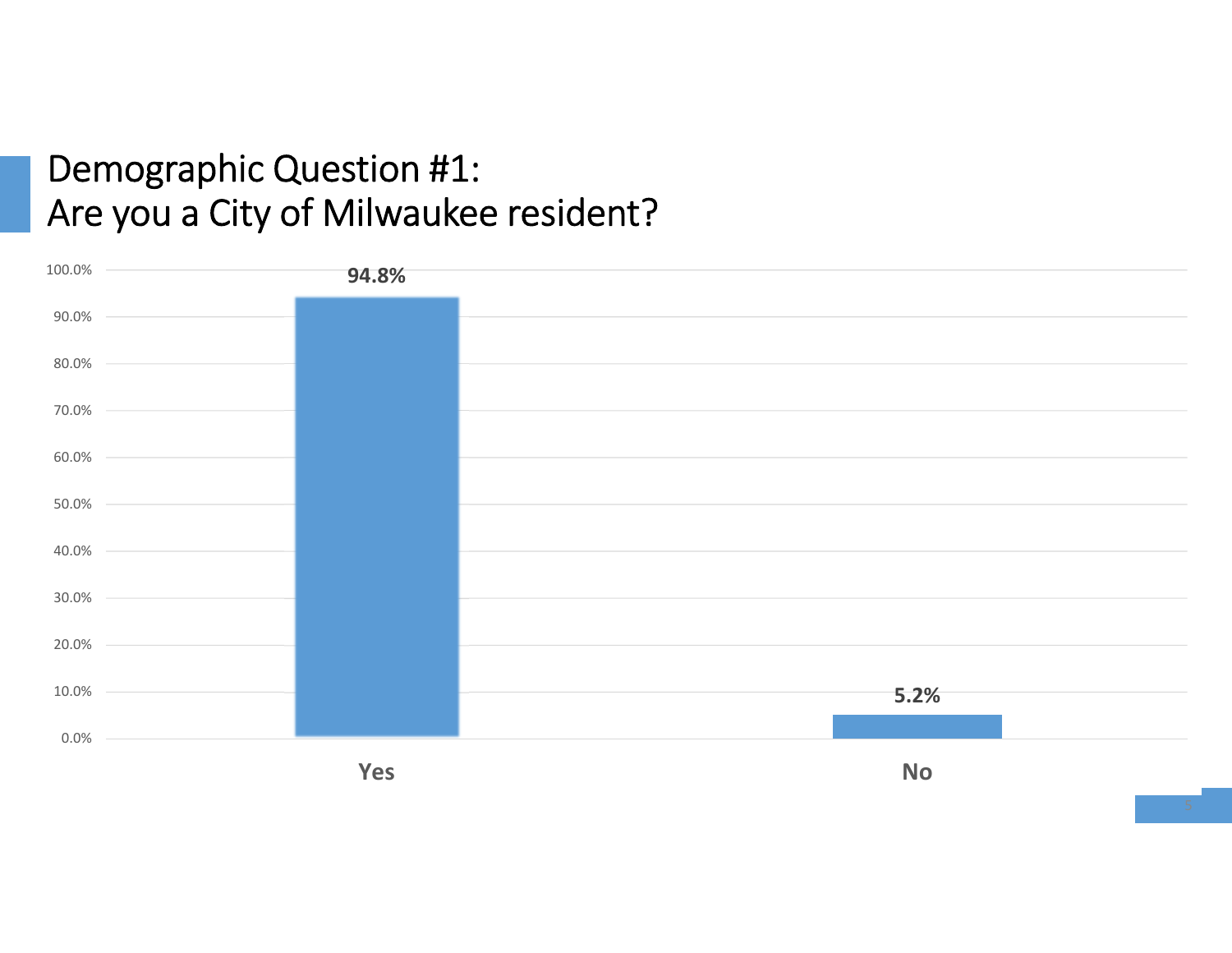### Demographic Question #2: What is your ZIP Code?

| <b>Surveys Completed by ZIP Code</b>                 |            |       |           |  |
|------------------------------------------------------|------------|-------|-----------|--|
| (includes only ZIP Codes with 10 or more submittals) |            |       |           |  |
| 53207                                                | 286        | 53214 | 43        |  |
| 53212                                                | 165        | 53209 | 42        |  |
| 53208                                                | <b>152</b> | 53220 | 39        |  |
| 53202                                                | 147        | 53218 | 30        |  |
| 53222                                                | 114        | 53225 | 29        |  |
| 53221                                                | 109        | 53223 | 29        |  |
| 53211                                                | 108        | 53228 | 21        |  |
| 53210                                                | 95         | 53206 | 21        |  |
| 53215                                                | 89         | 53227 | 19        |  |
| 53216                                                | 62         | 53233 | 17        |  |
| 53219                                                | 62         | 53205 | <b>16</b> |  |
| 53224                                                | 50         | 53217 | <b>16</b> |  |
| 53213                                                | 47         | 53203 | 13        |  |
| 53204                                                | 44         |       |           |  |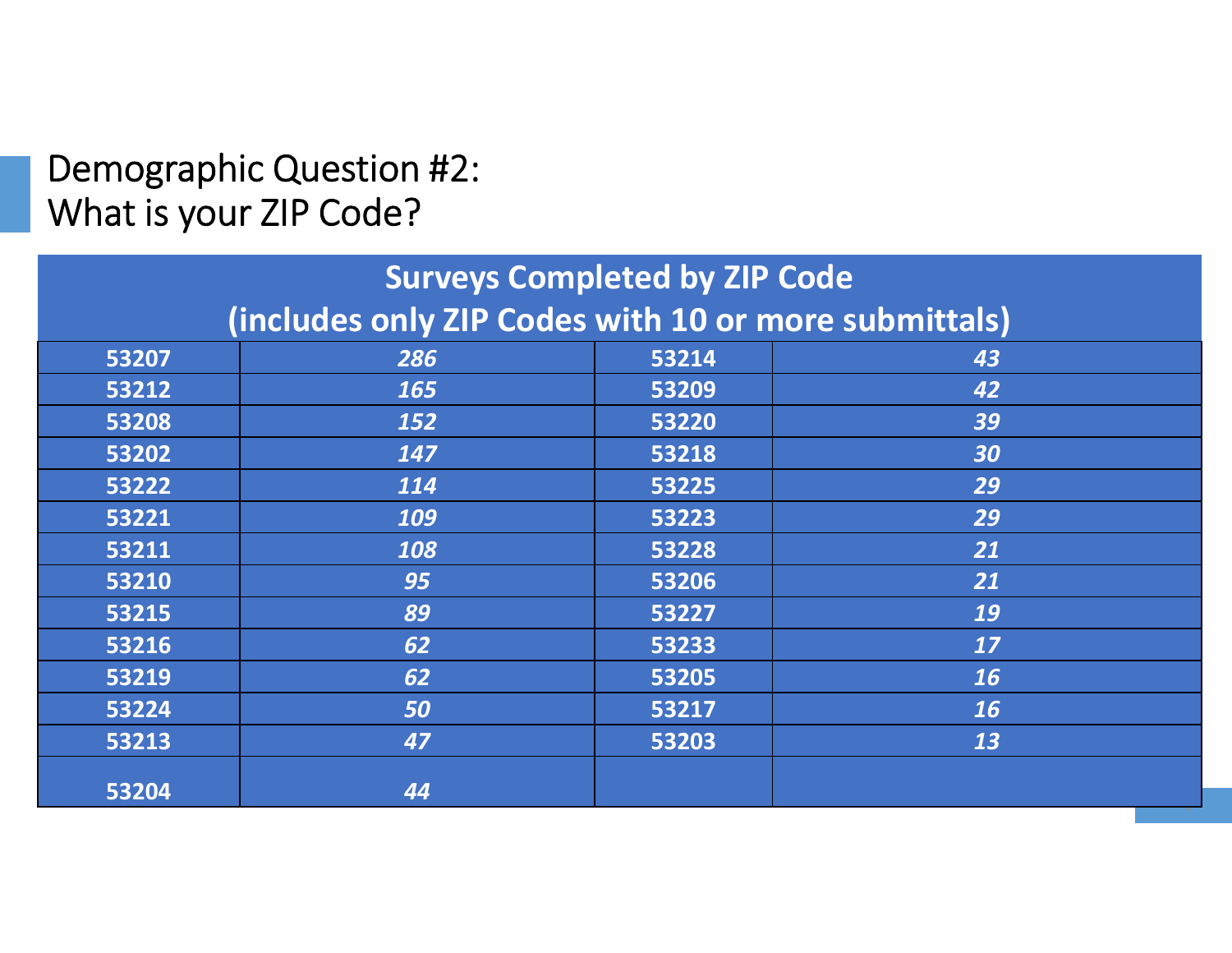#### Survey Question #1: How Familiar are you with the City of Milwaukee budget and budget process?

| <b>Answer</b>          | <b>Number of</b><br><b>Responses</b> | Percent |
|------------------------|--------------------------------------|---------|
| Very familiar          | 227                                  | 11.4%   |
| Familiar               | 483                                  | 24.3%   |
| Somewhat<br>familiar   | 686                                  | 34.4%   |
| Not so<br>familiar     | 449                                  | 22.6%   |
| Not familiar<br>at all | 145                                  | 7.3%    |
|                        |                                      |         |

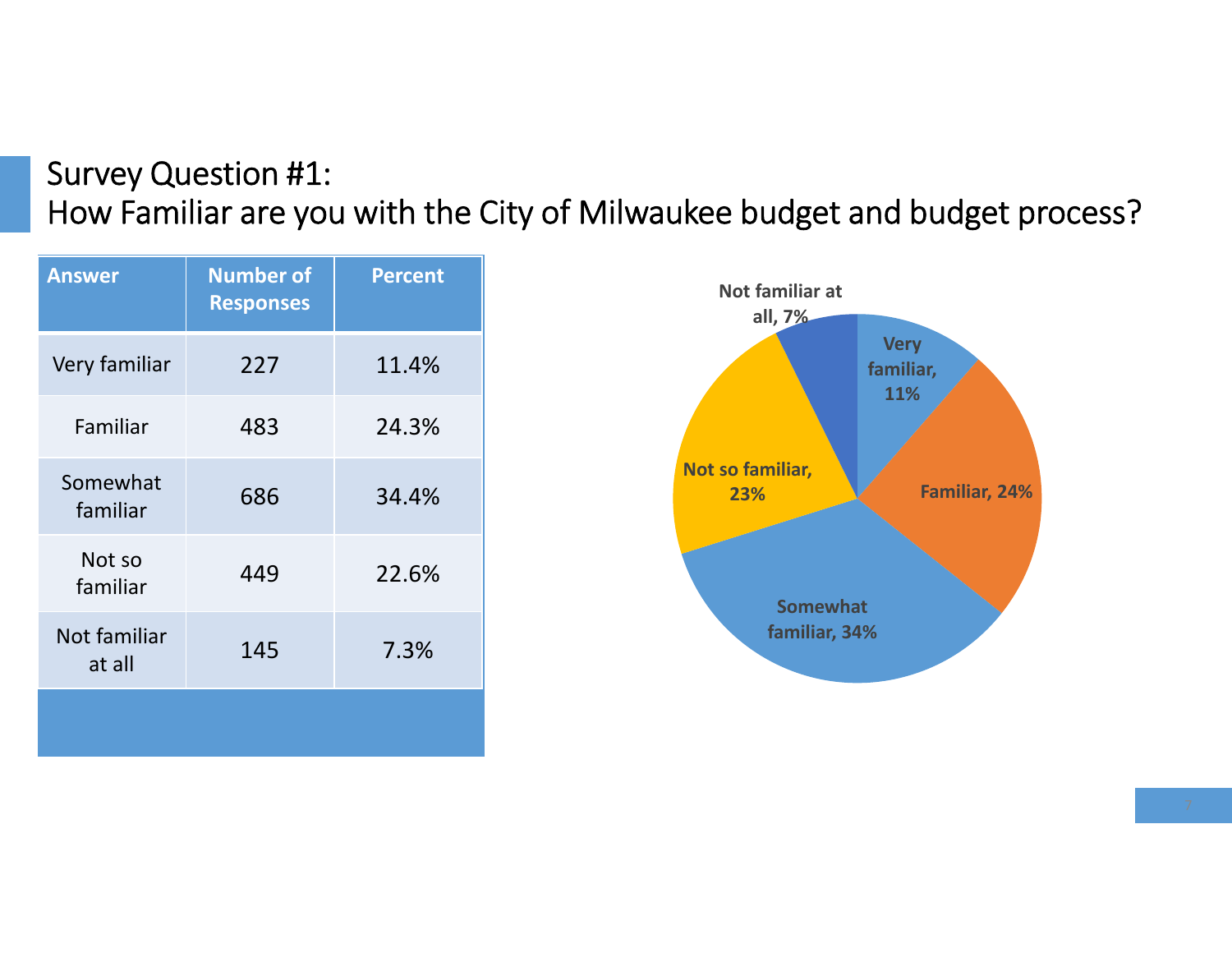#### Survey Question #2:

The City makes decisions on the amount of funding allocated towards each service category as part of the budget process each year. If you had \$100 to spend across the following service categories, what dollar amount would you budget to each category?

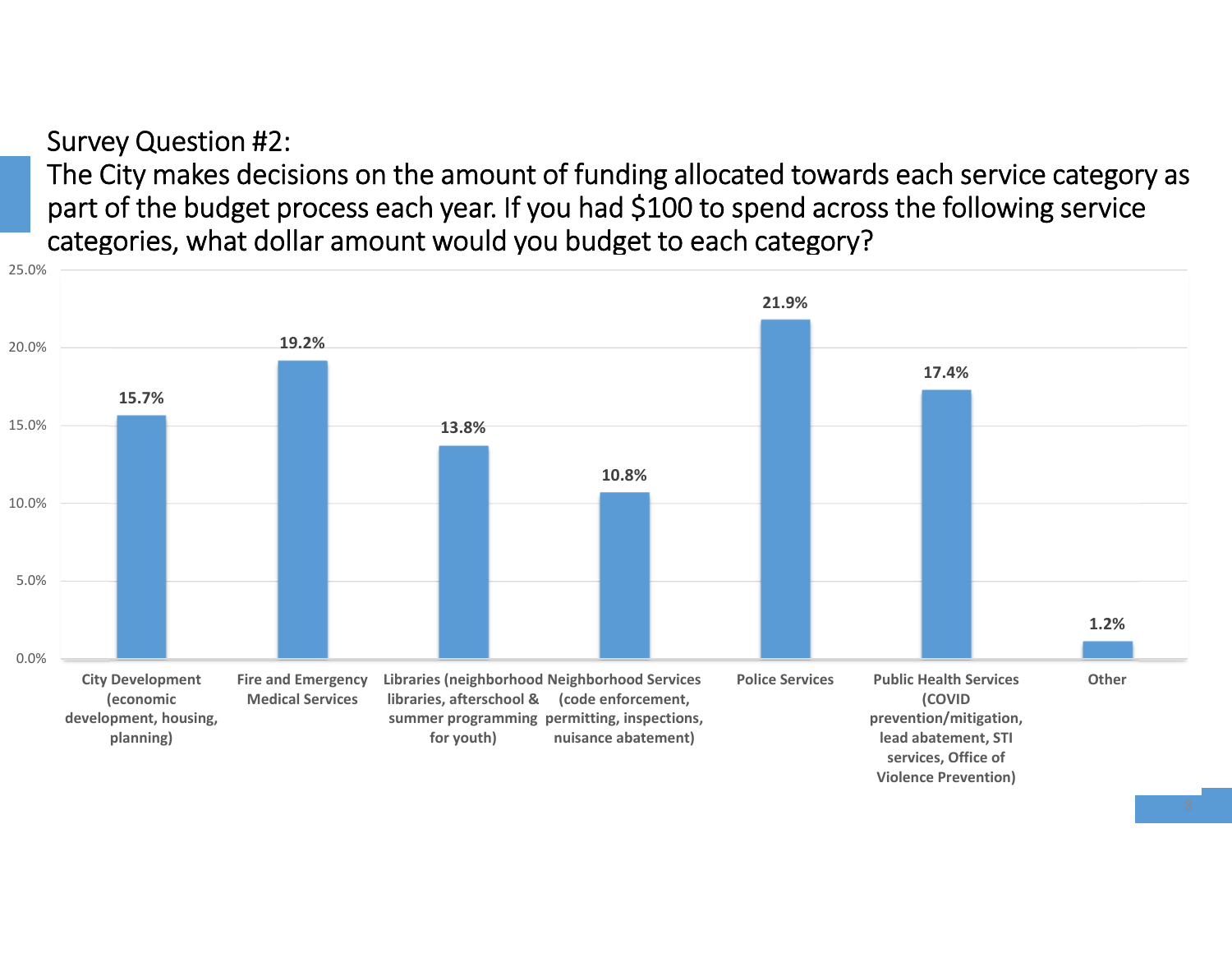Survey Question #3:

The City of Milwaukee is dedicated to providing the highest quality services possible for residents and often partners with schools, businesses, community-based organizations and more to achieve defined community goals. Below are the City's six goals. Please select the top three goals that are most important to you.

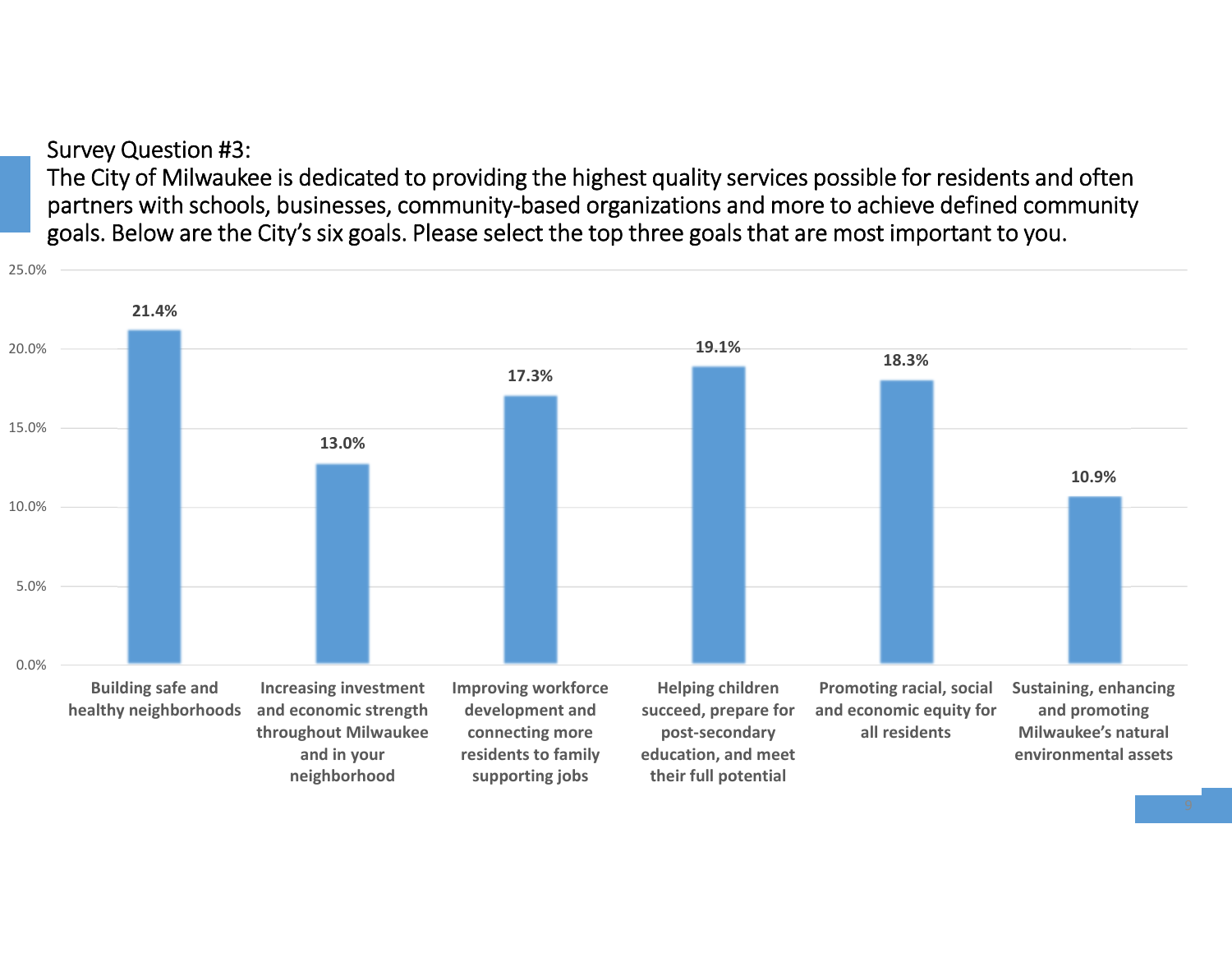#### Survey Question #4:

Spending reductions will be the City's primary strategy for closing the City budget gap in 2021, but some limited revenue increases will also be necessary. Rank which of the following fees or taxes you would prefer to increase in order to address the City's budget gap? (from 1-6, with 1 being the increase you prefer most and 6 being the increase you prefer the least)

- **Most preferred tax or fee increase: Parking Citations and Fees**
	- **41.7% selected Parking Citations and Fees as their most preferred fee or tax increase**
- **Least preferred tax or fee increase: Property Taxes**
	- **44.3% selected Property Taxes as their least preferred fee or tax increase**

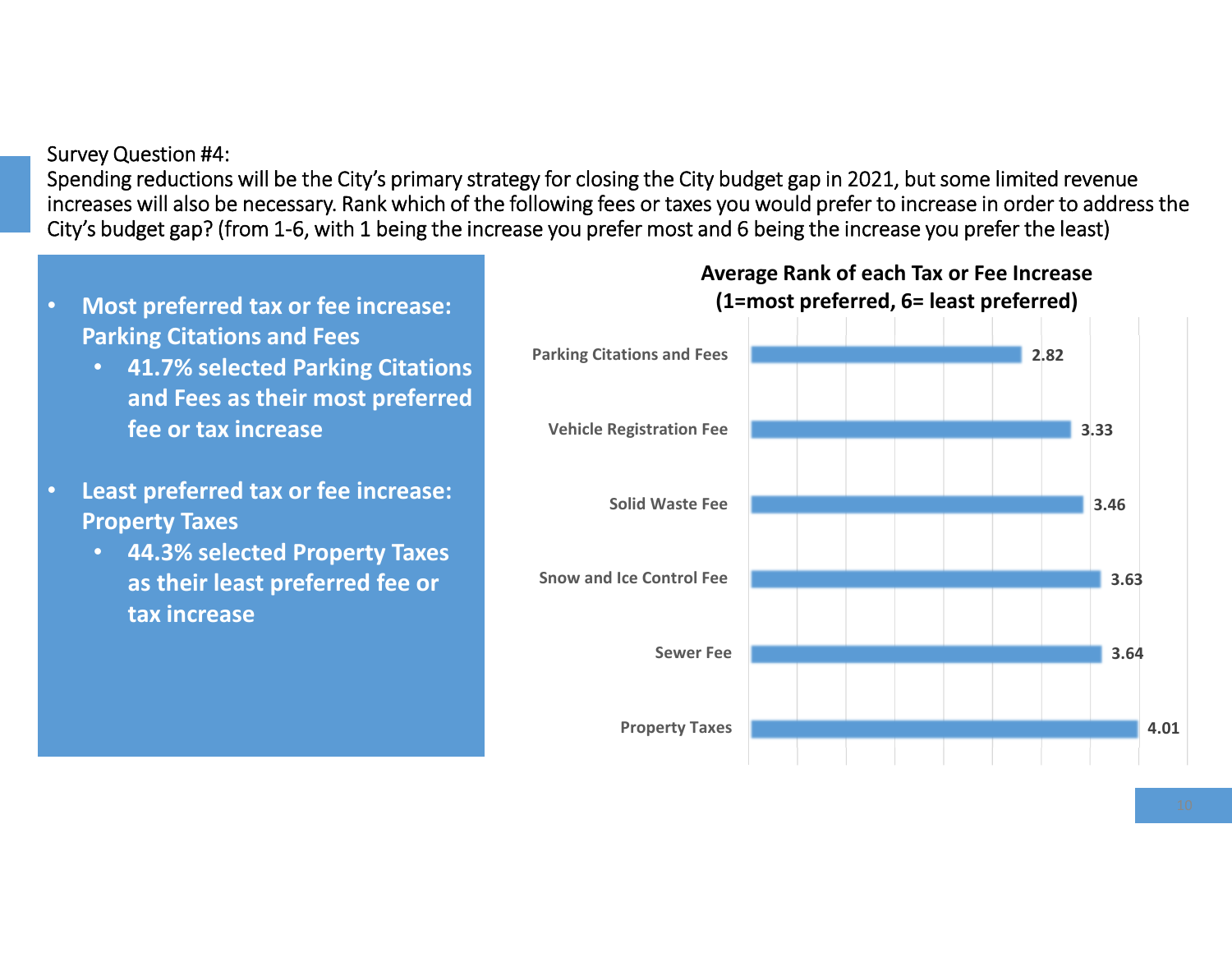#### Survey Question #5:

The sales tax in Milwaukee is currently 5.5% on purchases like clothes, electronics, and dining out. The sales tax is not charged on groceries. Increasing the sales tax by 1% to 6.5% in Milwaukee would mean that for a \$10 purchase, you pay sales tax of 65 cents instead of 55 cents. Would you support a 1% sales tax increase in Milwaukee that would generate approximately \$70 million in revenue to improve city services and reduce property taxes?

- **71.6% of survey respondents would support a 1% Sales Tax increase**
- **Over 1,600 people provided input on how they would prefer to see the City spend \$70 million of revenue from a Sales Tax if one were approved.**
	- **The responses are included in this report for your review**

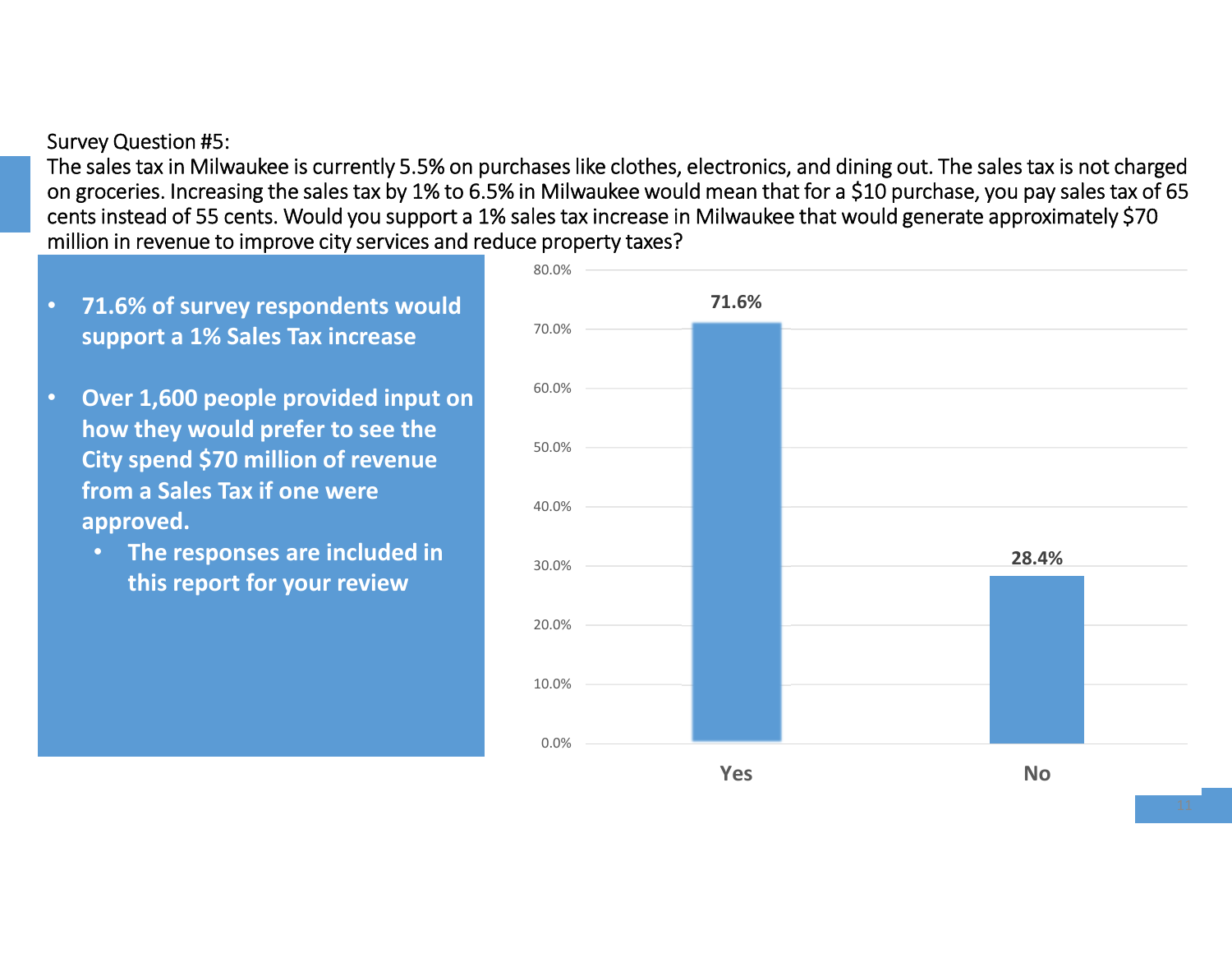### Optional Demographic Question #1: What is your age?

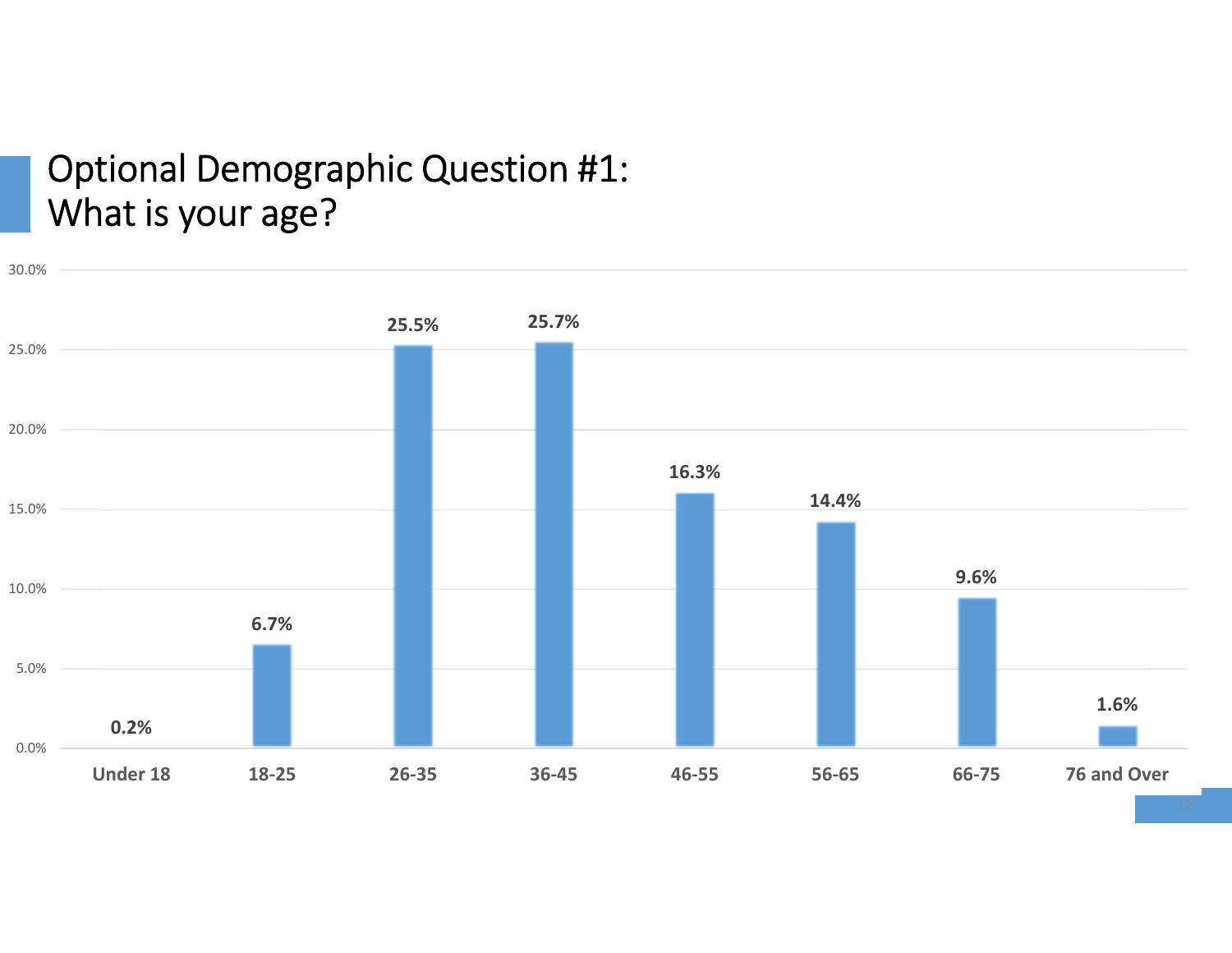#### Optional Demographic Question #2: What is your gender?

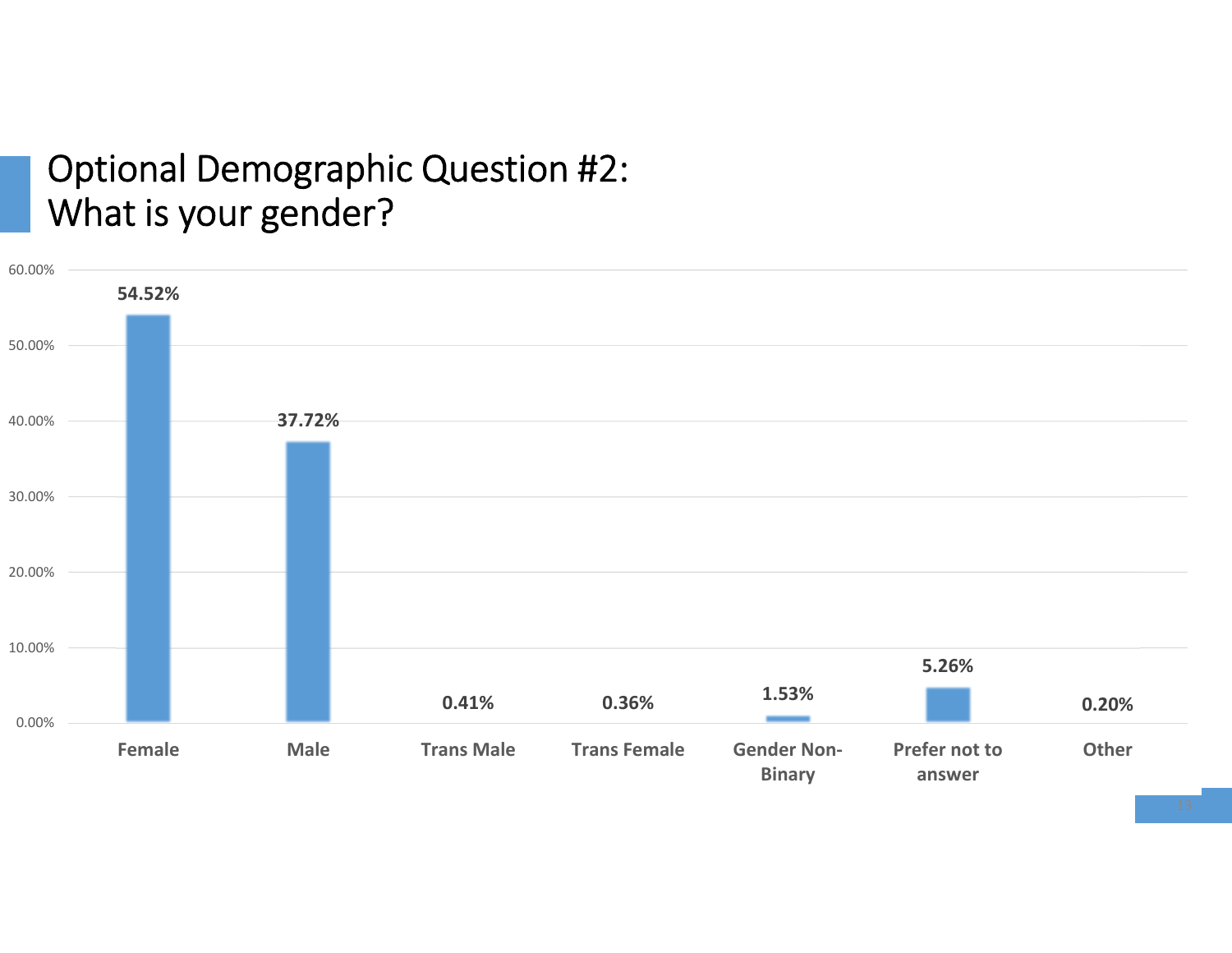### Optional Demographic Question #3: What is your race and/or ethnicity?